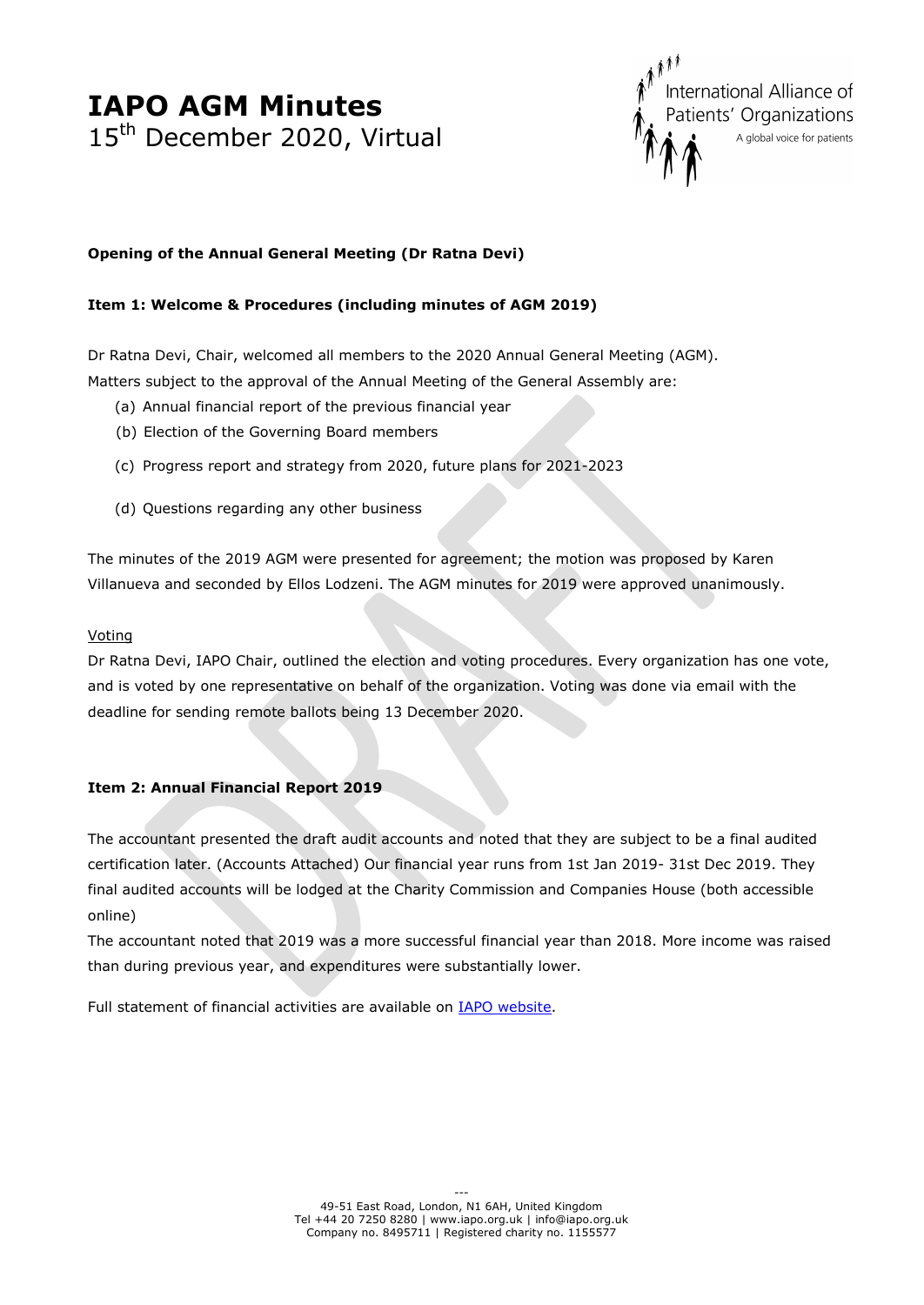

#### **INTERNATIONAL ALLIANCE OF PATIENTS' ORGANIZATIONS**

#### STATEMENT OF FINANCIAL ACTIVITIES (INCORPORATING AN INCOME AND EXPENDITURE ACCOUNT) FOR THE YEAR ENDED 31 DECEMBER 2019

|                                                                                                                                                               | Notes          | <b>Unrestricted</b><br>£  | <b>Designated</b><br>£ | <b>Restricted</b><br>£ | <b>Total</b><br>2019<br>(year)<br>£           | <b>Total</b><br>2018<br>(year)<br>£           |
|---------------------------------------------------------------------------------------------------------------------------------------------------------------|----------------|---------------------------|------------------------|------------------------|-----------------------------------------------|-----------------------------------------------|
| <b>Income from charitable</b>                                                                                                                                 |                |                           |                        |                        |                                               |                                               |
| activities:<br>Membership<br><b>Healthcare Industry Partners</b><br><b>APPC congress</b><br><b>Special Projects</b><br>Other charitable activities            |                | 8,569<br>195,186<br>4,734 | 130,755                | 4,611                  | 8,569<br>195,186<br>130,755<br>4,611<br>4,734 | 20,072<br>223,221<br>200,722<br>65,821<br>382 |
| <b>Total</b>                                                                                                                                                  | $\overline{2}$ | 208,489                   | 130,755                | 4,611                  | 343,855                                       | 510,218                                       |
| <b>Expenditure on charitable</b><br><b>Activities:</b>                                                                                                        |                |                           |                        |                        |                                               |                                               |
| Charitable activities:-<br>Capacity building,<br>٠<br>advocacy and<br>collaboration<br><b>Asia Pacific Patients</b><br>٠<br>Congress<br>Special projects<br>٠ |                | 273,409                   | 93,477                 |                        | 273,409<br>93,477                             | 364,453<br>130,010<br>52,574                  |
| <b>Total</b>                                                                                                                                                  | 3              | 273,409                   | 93,477                 | ۰                      | 366,886                                       | 547,037                                       |
| Net income/(expenditure)                                                                                                                                      |                | (64, 920)                 | 37,278                 | 4,611                  | (23, 031)                                     | (36, 819)                                     |
| <b>Transfers</b>                                                                                                                                              |                |                           |                        |                        |                                               |                                               |
| <b>Net movement in funds</b>                                                                                                                                  |                | (64, 920)                 | 37,278                 | 4,611                  | (23, 031)                                     | (36, 819)                                     |
| <b>Reconciliation of funds:</b><br>Funds brought forward                                                                                                      |                | 61,609                    | 52,493                 | 75,494                 | 189,596                                       | 226,414                                       |
| <b>Total funds carried</b><br>forward                                                                                                                         |                | (3, 311)                  | 89,771                 | 80,105                 | 166,565                                       | 189,596                                       |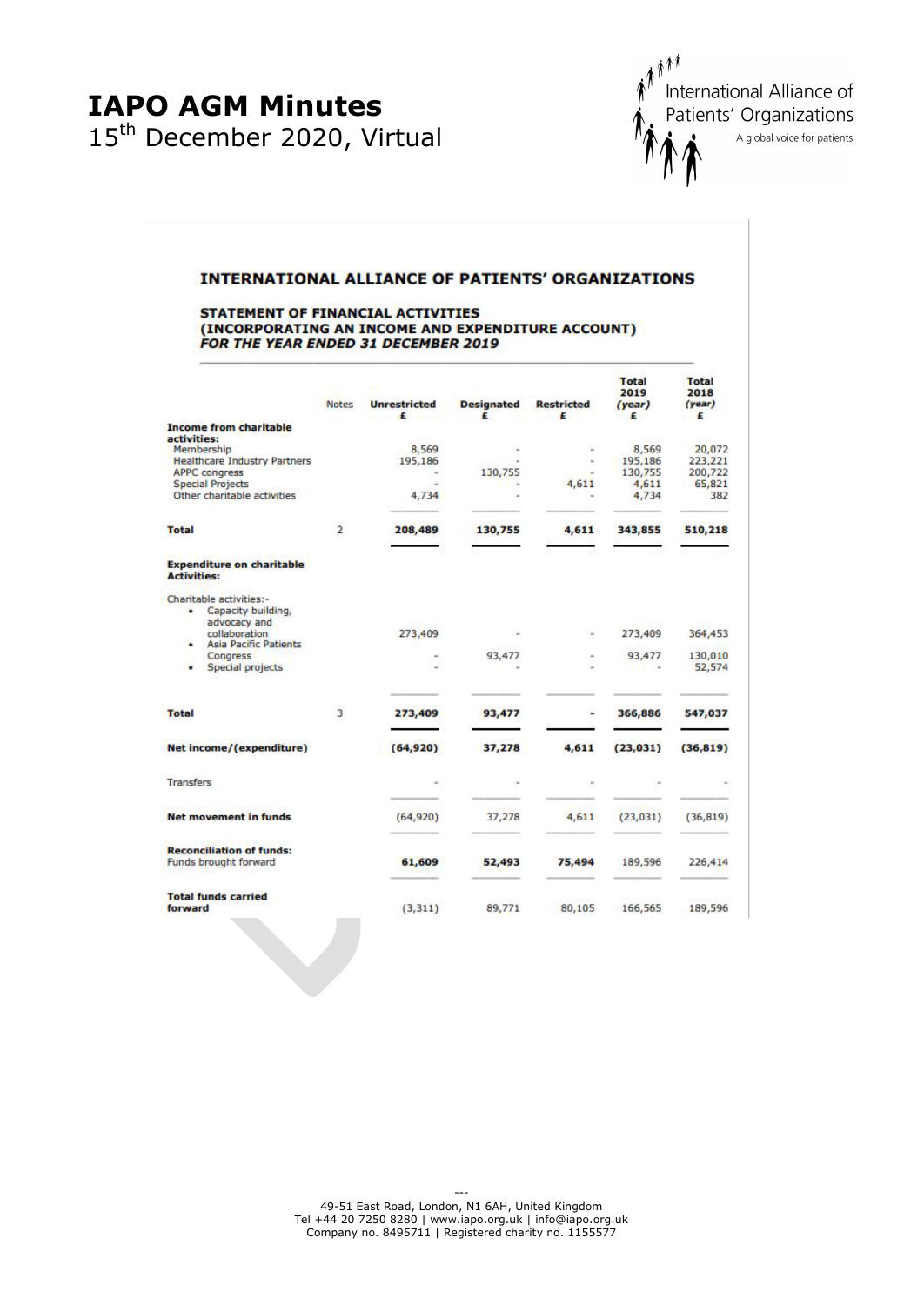

#### **BALANCE SHEET AS AT 31 DECEMBER 2019**

|                                                    | <b>Notes</b>             | 2019<br>£         | 2018<br>£         |
|----------------------------------------------------|--------------------------|-------------------|-------------------|
| <b>Fixed assets</b>                                | 6                        | 299               | 445               |
| <b>Current assets</b>                              |                          |                   |                   |
| Debtors<br>Cash in hand and in bank                | $\overline{\phantom{a}}$ | 151,586<br>88,702 | 70,921<br>201,468 |
|                                                    |                          | 240,288           | 272,389           |
| Creditors: amounts falling due within one year     | 8                        | (74, 022)         | (83, 238)         |
| <b>Net current assets</b>                          |                          | 166,266           | 189,151           |
| <b>Net assets</b>                                  |                          | 166,565           | 189,596           |
| <b>Funds</b>                                       |                          |                   |                   |
| <b>Unrestricted Funds</b>                          |                          | (3, 311)          | 61,609            |
| <b>Designated Funds</b><br><b>Restricted Funds</b> |                          | 89,771<br>80,105  | 52,493<br>75,494  |
| <b>Total Funds</b>                                 | 10                       | 166,565           | 189,596           |

## **Resolution Appointment pf Auditors 2019 Accounts**

Kawaldip informed members that it is a requirement by law to appoint auditors for the 2020 financial year. It was proposed that we reappoint Knox Cropper again as auditors, and the motion was agreed unanimously.

### **Item 3: Board Member Election Results**

The board Secretary, Karen Villanueva updated the members that all votes were cast by email with the deadline being 13 December 2020. She announced the new board members as:

- Lilliana Tieri Argentina WHO PAHO
- Orajitt Bumrungskulswat Thailand WHO WPRO
- Bisi Bright Nigeria WHO AFRO

# **Item 4: Progress Report Strategy Outturn 2020; Plans for 2021-2023 and Global Patients Congress 2018**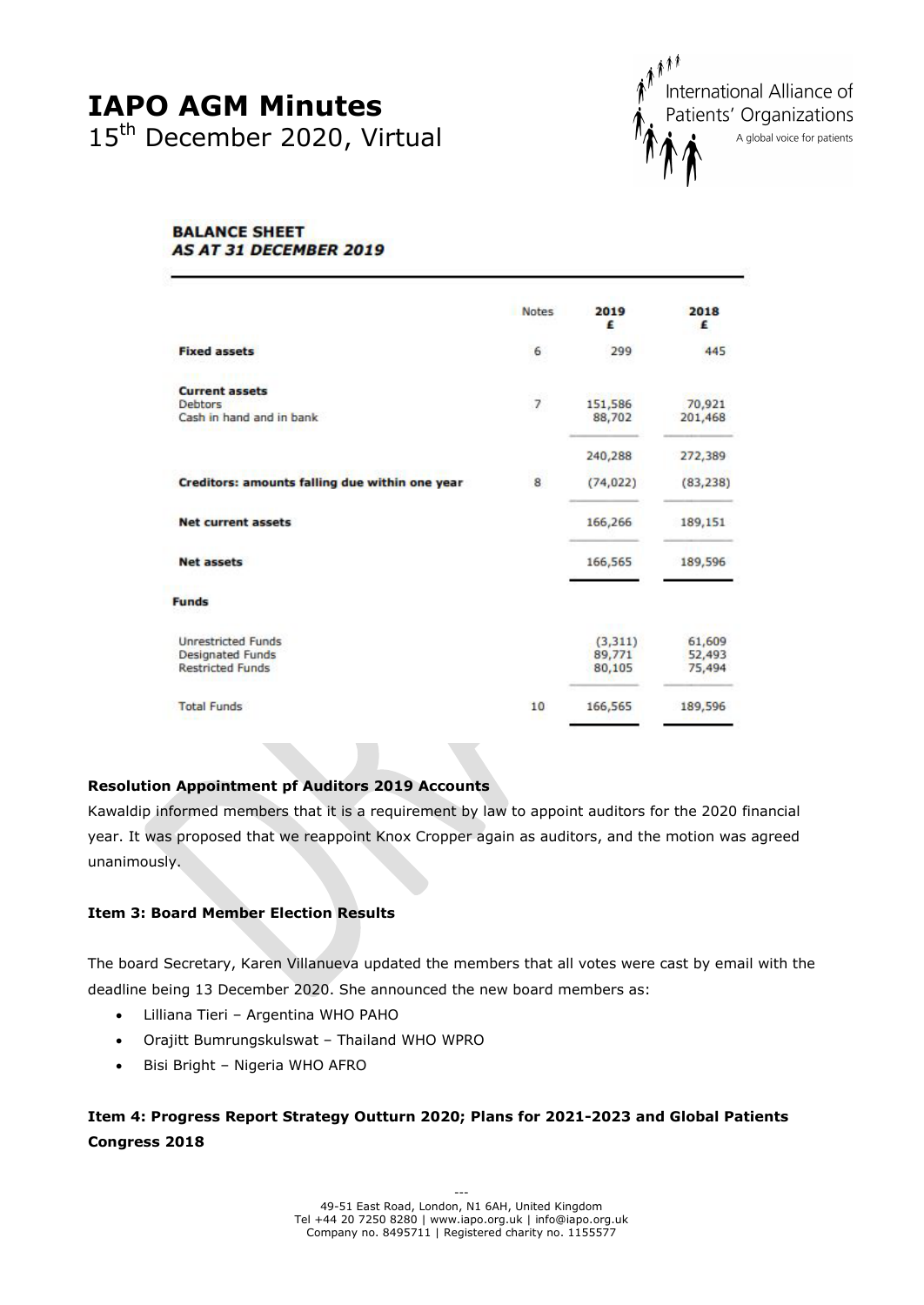International Alliance of Patients' Organizations A global voice for patients

Dr Ratna Devi reported the strategic objectives for 2020:

- Empower patient communities globally to advocate affectively for PC-UHC for all.
- Drive research processes and the development of evidence base for PC-UHC.
- Shape law, policy and practice in PC\_UHC at global, regional and national levels.

Dr Ratna Devi also informed members that in 2019, the board established a scientific advisory to help IAPO move forward as a knowledge based organization. The board also established the Patient for Patient Safety Observatory to be IAPO's single-point global platform for gathering and analysing patients' experience that will feed into national, regional and global policies aimed at improving patient and quality of care for patients by the patients.

# **Item 5: Questions and Answers and Any Other Business**

Q –Do the new elected members consider it important to create campaigns that directly involve Latin American patients' orgnaizations? If your answer is affirmative, I am interested in knowing what these campaigns would be and how to join.

Dr Ratna Devi – The answer to this is a big yes. One of the reasons the participation has not been great was due to language barrier but this board is working to remove these barriers through facilitating translations.

Q – Under what strategy is IAPO going to employ to attract patients input globally in decision making other than having patients as recipients of policies?

Ratna – IAPO will be sharing consulting opportunities via our communications and so members are encouraged to read emails from the secretariat. Additionally the thinking behind the formation of the Patient for Patient Safety Observatory was to create more opportunities to engage members around gathering and analysing patients' experience that will feed into national, regional and global policies. Members are encouraged to come back to the secretariat with their ideas and we can discuss how we can take them forward.

Q – How can we contribute to the need of patients in COVID-19 crisis who are deprived economically, socially and mentally?